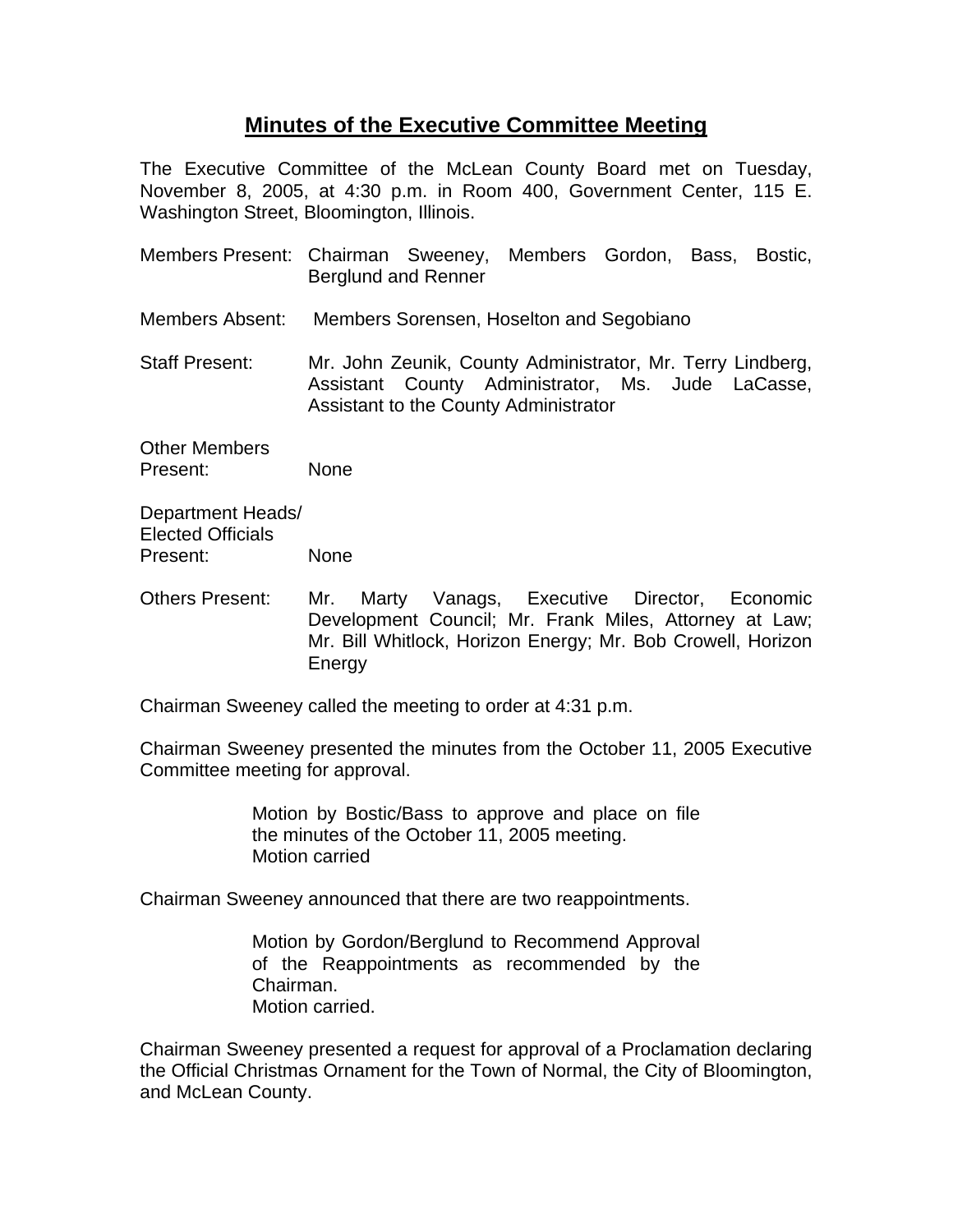Executive Committee November 8, 2005 Page Two

> Motion by Berglund/Bostic to Recommend Approval of a Proclamation Declaring the Official Christmas Ornament for the Town of Normal, the City of Bloomington and McLean County. Motion carried.

Chairman Sweeney presented a request for approval of an Ordinance Amending "An Ordinance Describing and Designating An Area Located Partially Within the City of Bloomington, the Town of Normal and Unincorporated McLean County as an Enterprise Zone" (amends expiration date).

> Motion by Bostic/Berglund to Recommend Approval of an Ordinance Amending "An Ordinance Describing and Designating an Area Located Partially within the City of Bloomington, the Town of Normal and Unincorporated McLean County as an Enterprise Zone" (amends expiration date). Motion carried.

Chairman Sweeney presented a request for approval of an Ordinance Amending "An Ordinance Describing and Designating An Area Located Partially Within the City of Bloomington, the Town of Normal and Unincorporated McLean County as an Enterprise Zone" (amends zone boundary).

> Motion by Bass/Bostic to Recommend Approval of an Ordinance Amending "An Ordinance Describing and Designating an Area Located Partially within the City of Bloomington, the Town of Normal and Unincorporated McLean County as an Enterprise Zone" (amends zone boundary).

Mr. Gordon expressed some concerns regarding the extension of the zone boundary in regards to the space arrangements, specifically the land on the west side of town linked to the east side of town. Further, he asked for clarification and background information on how this was determined.

Mr. Zeunik explained that the Board approved the Special Use for the proposed Wind Farm at the September Board meeting, following public hearings that were conducted in July, 2005. The first contact that staff had regarding the potential of incentives to be offered to the Wind Farm goes back to a meeting held on January 26, 2005. Mr. Zeunik indicated he attended that meeting along with Mr. Brian Hug, Assistant State's Attorney; Mr. Phil Dick, Director, Building and Zoning; the local attorney for Horizon Energy and two representatives from the company. He reported that they talked in general terms about the proposed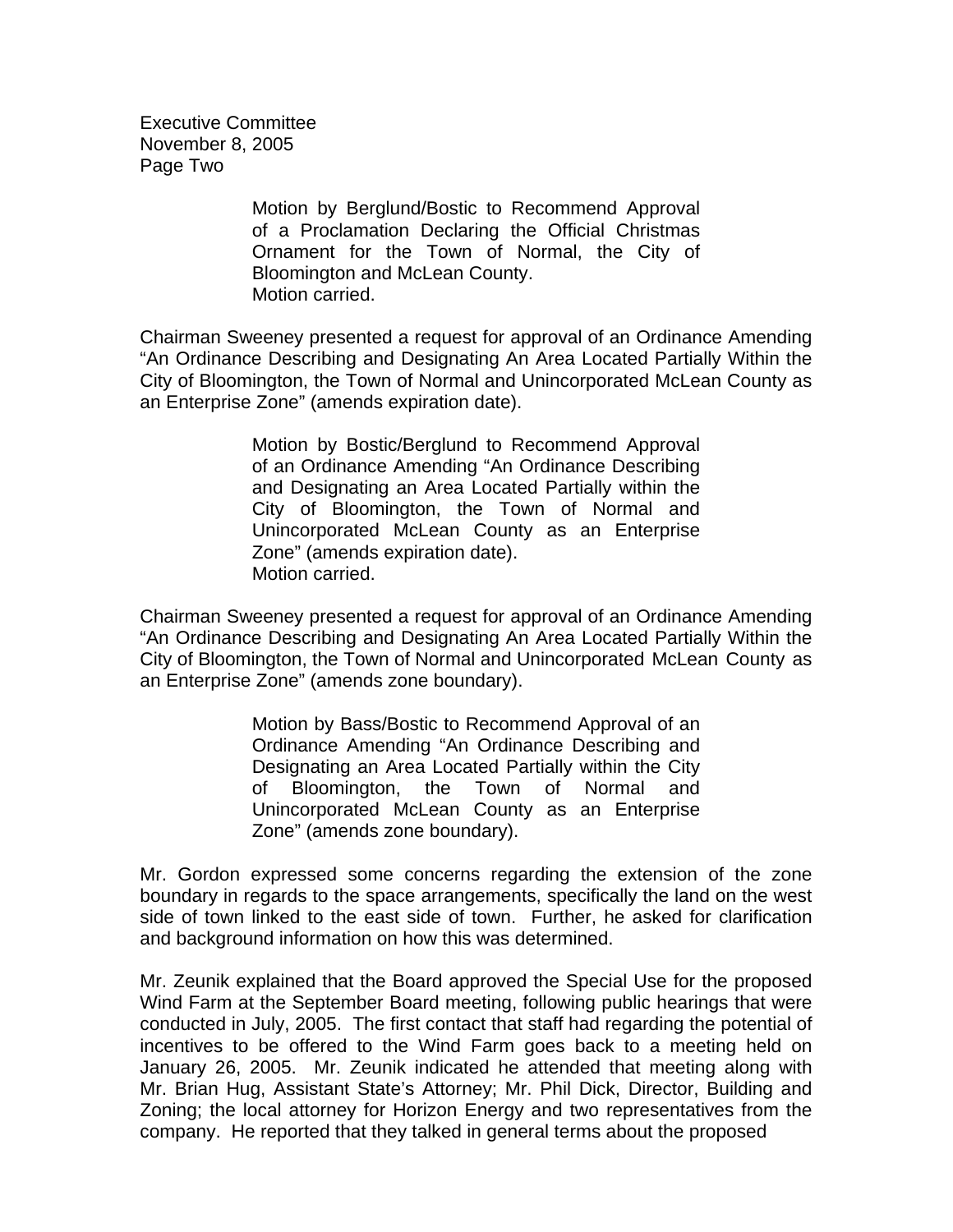Executive Committee November 8, 2005 Page Three

Wind Farm and, at that time, the issue of providing some sort of State abatement on the purchase of equipment and construction materials was brought up in the context of an Enterprise Zone. Mr. Zeunik stated that the staff thought that an Enterprise Zone would be difficult because, under State law, there can be only one Enterprise Zone in the County and McLean County already had an Enterprise Zone on the west side of Bloomington-Normal, and the proposed Wind Farm development was not anywhere close to the existing Enterprise Zone.

Mr. Zeunik stated that the staff was told that there might be ways to accommodate the Enterprise Zone, as there are precedents in other areas of the State where the State had granted this type of configuration of an Enterprise Zone. Horizon Energy then went forward with the preparation of their application and contact with the State for their approval and support. The Economic Development Council (EDC) office, under the direction of Marty Vanags became involved with this project because, under the County's Ordinance, when the Enterprise Zone was created in the mid-1980's, the Executive Director at the EDC was designated as the Zone Administrator. Any application or dealings with the State Department of Commerce and Economic Opportunity needs to go through Mr. Vanags.

Mr. Zeunik advised that he attended follow-up meetings August with the City Manager of Bloomington, the Town Manager of Normal, Mr. Vanags and Mr. Thomas Henderson, Department of Commerce and Economic Opportunity, who has been the administrator of the Enterprise Zone program for the State for the last 15 years. At that time, Mr. Henderson shared several different examples where the State has approved similar configurations, where the State worked with a community and an applicant to extend the term of the Enterprise Zone as well as to extend the boundary of the Enterprise Zone by using a right of way in a public thoroughfare. Mr. Zeunik stated that Route 9, being a State Highway, provides the necessary access immediately adjacent to the west side Enterprise Zone and a direct connection to the east side of the County. He noted that the biggest concern the applicant needed to address was the limitation on the size of the Enterprise Zone. Mr. Zeunik indicated that Illinois law limits the maximum size to 13 square miles, making it necessary to look at the size of the current Enterprise Zone, the extensions and connections via the public right of way to make sure that it did not exceed 13 square miles; otherwise it would not be approved by the State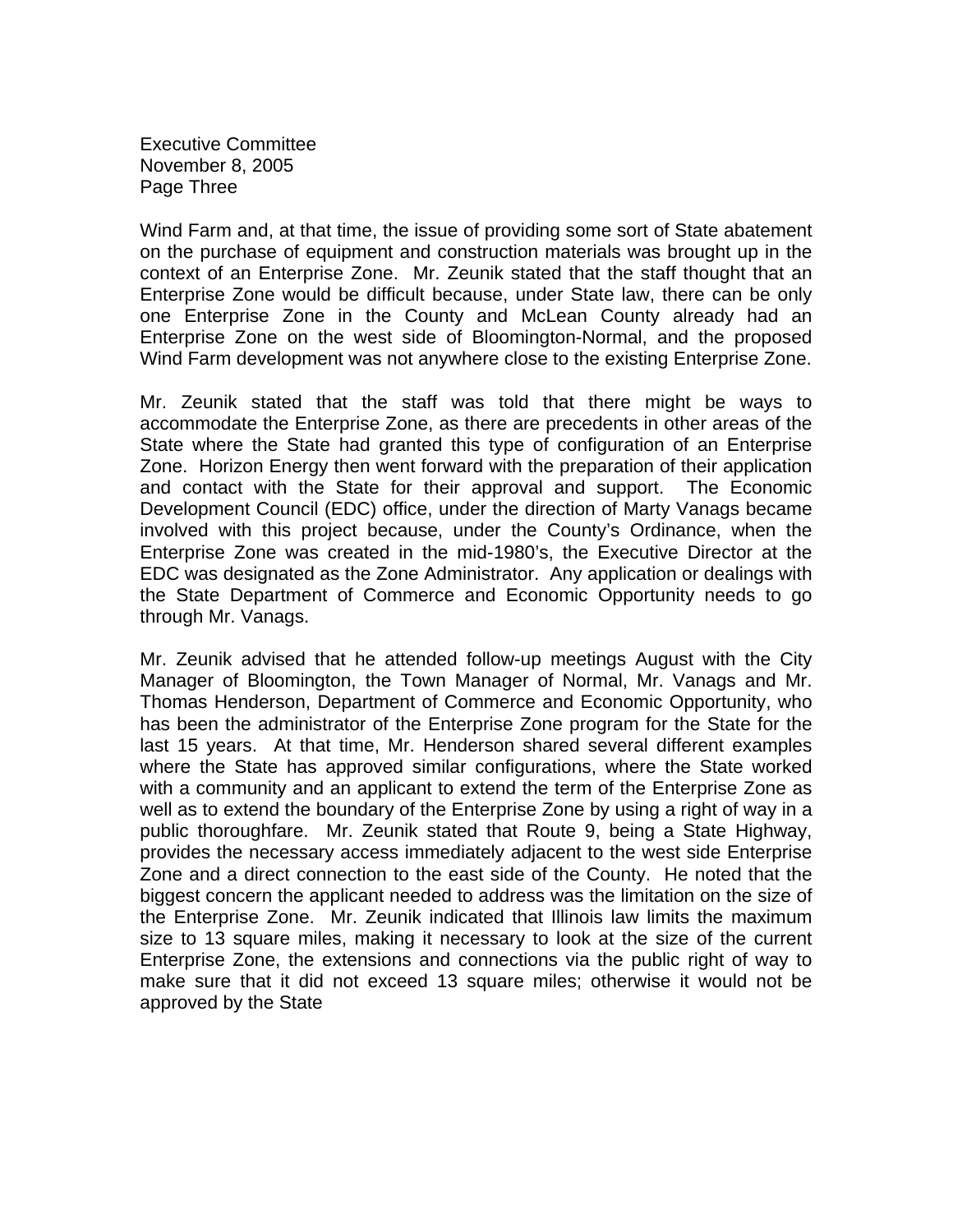Executive Committee November 8, 2005 Page Four

Mr. Zeunik stated that, at that meeting, he was informed that the Farnsworth Group was retained to do the survey work to determine whether or not there was a way to make a nexus between the west side and the east side. The anticipated delivery of their work would then allow the local governments to move forward with an application and go through the Public Hearing process. Mr. Zeunik advised that this is the basic time frame that was involved with this issue. He noted that this issue is separate and apart from the zoning consideration and did not need to be presented as a factor or variable during the review of the application before the Zoning Board for a special use permit.

Mr. Zeunik reported that the current administration in Springfield has been very strong in their support of wind energy and has indicated they would like to see Illinois have 8% of the energy consumed in this state generated by wind farms by 2010. He noted that previous administrations have approved and processed similar applications for other jurisdictions.

Chairman Sweeney stated that the total area of the existing Enterprise Zone is 4.4 square miles and the proposed addition is 7.74 square miles, which equal 12.14 square miles, and the maximum is only 13 square miles. If someone wanted to do something else, a variance would have to take place before another wind farm can be erected. Mr. Zeunik indicated that when the final configuration is laid out and all of the turbines and public right of way to the turbines is completed, Horizon Energy will go back and amend the legal descriptions to reflect the actuals. He stated that the ultimate goal is to reduce the size of this extension so that it will not be such a limitation on the County in the future.

Ms. Bostic asked if the 13 square miles is proportionate to the size of McLean County or does this limitation apply for every County. Mr. Zeunik replied that it is a State law for all Counties.

Ms. Bostic asked if an Enterprise Zone is an Enterprise Zone forever. Mr. Zeunik replied that, under current State law, the term of the Enterprise Zone can be extended twice. He pointed out that this is the second time the term has been extended. This proposed extension is a ten year extension. Mr. Zeunik indicated that the County can add to the Enterprise Zone during the next ten years, but it cannot go out any further than the ten years. He noted that today's proposal is for State incentives only. There are no local incentives that are part of the Ordinances or application that the Committee is considering.

Mr. Gordon asked if the amendment on the expiration date of the Enterprise Zone applies to not only the amended boundary but to the entire Enterprise Zone. Mr. Zeunik replied that it applies to the entire Enterprise Zone.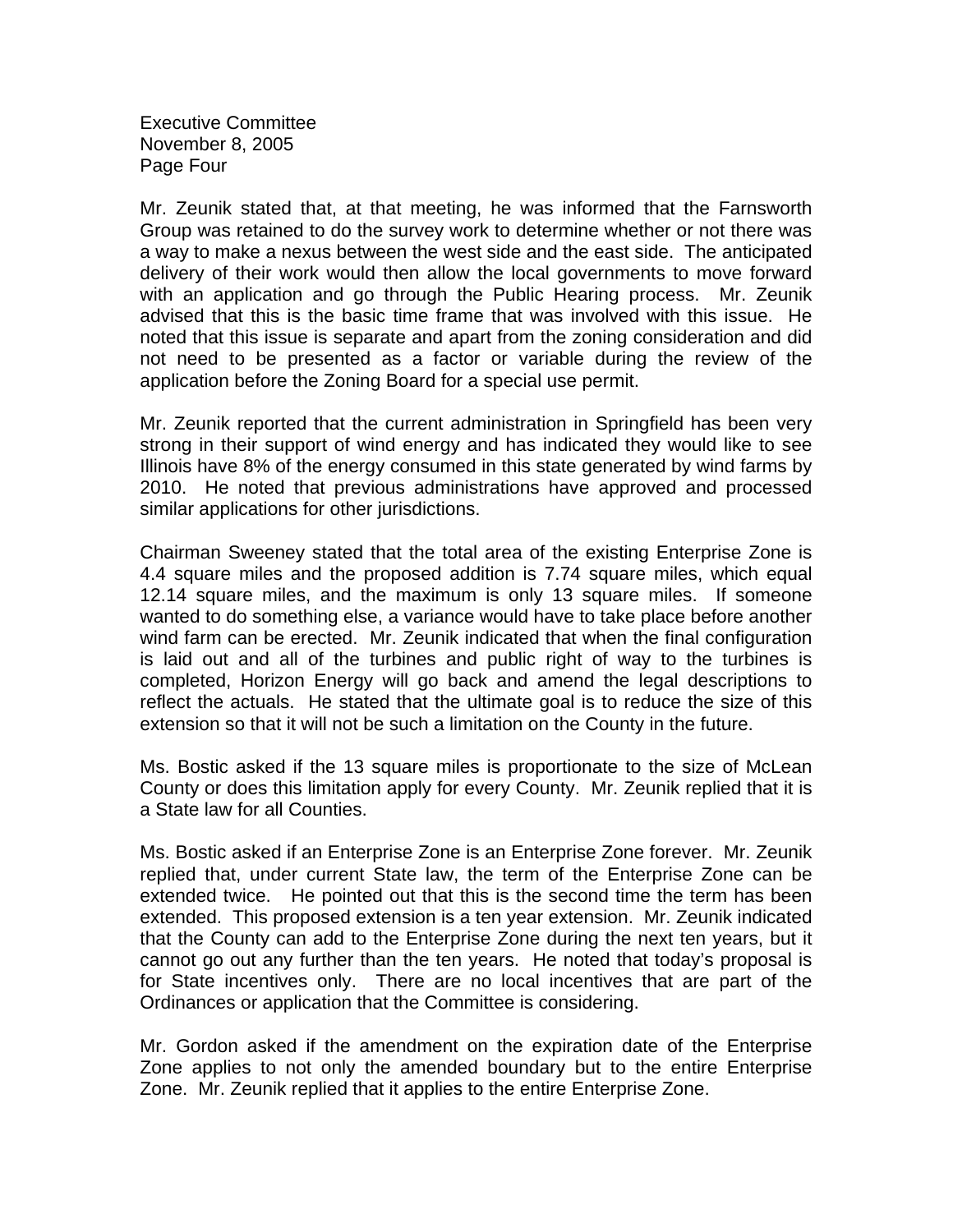Executive Committee November 8, 2005 Page Five

Mr. Sweeney asked if there were any further questions or comments. Hearing none, he called for a vote on the motion now before the Committee.

Motion carried.

Chairman Sweeney presented a request for approval of the Illinois Enterprise Zone Program Application to Add Territory to Bloomington/Normal/McLean County Enterprise Zone.

> Motion by Renner/Berglund to Recommend Approval of the Illinois Enterprise Zone Program Application to Add Territory to Bloomington/Normal/McLean County Enterprise Zone. Motion carried.

Chairman Sweeney presented a request for approval of an Amendment to the Intergovernmental Agreement between the City of Bloomington, the Town of Normal and the County of McLean for the Purpose of Creating and Operating an Enterprise Zone.

> Motion by Renner/Bostic to Recommend Approval of an Amendment to the Intergovernmental Agreement between the City of Bloomington, the Town of Normal and the County of McLean for the Purpose of Creating and Operating an Enterprise Zone. Motion carried.

Mr. Zeunik reviewed the Fiscal Year 2006 Recommended Budget for the County Board 0001-0001.

**County Board – 0001-0001** can be found on pages 1-4 of the Recommended Budget and pages 99-104 of the Summary. Mr. Zeunik stated that the County Board's budget is always the last budget to be reviewed. He reported that there has been only one change made, which can be found on page 101. Mr. Zeunik explained that this is an issue the Finance Committee dealt with at their meeting earlier this month. On August 22, 2005, the Governor signed into law Public Act 94-0645, which requires the County Clerk to provide two new forms of voting beginning in March, 2006, namely early voting and grace period voting. He explained that early voting provides a window of time, prior to the primary and general election, when anyone can vote. It is different than absentee voting because you do not have to fill out an affidavit nor give a reason why you cannot vote on Election Day. It is a window of time when anyone can go to the appropriate election office or even to a remote voting site.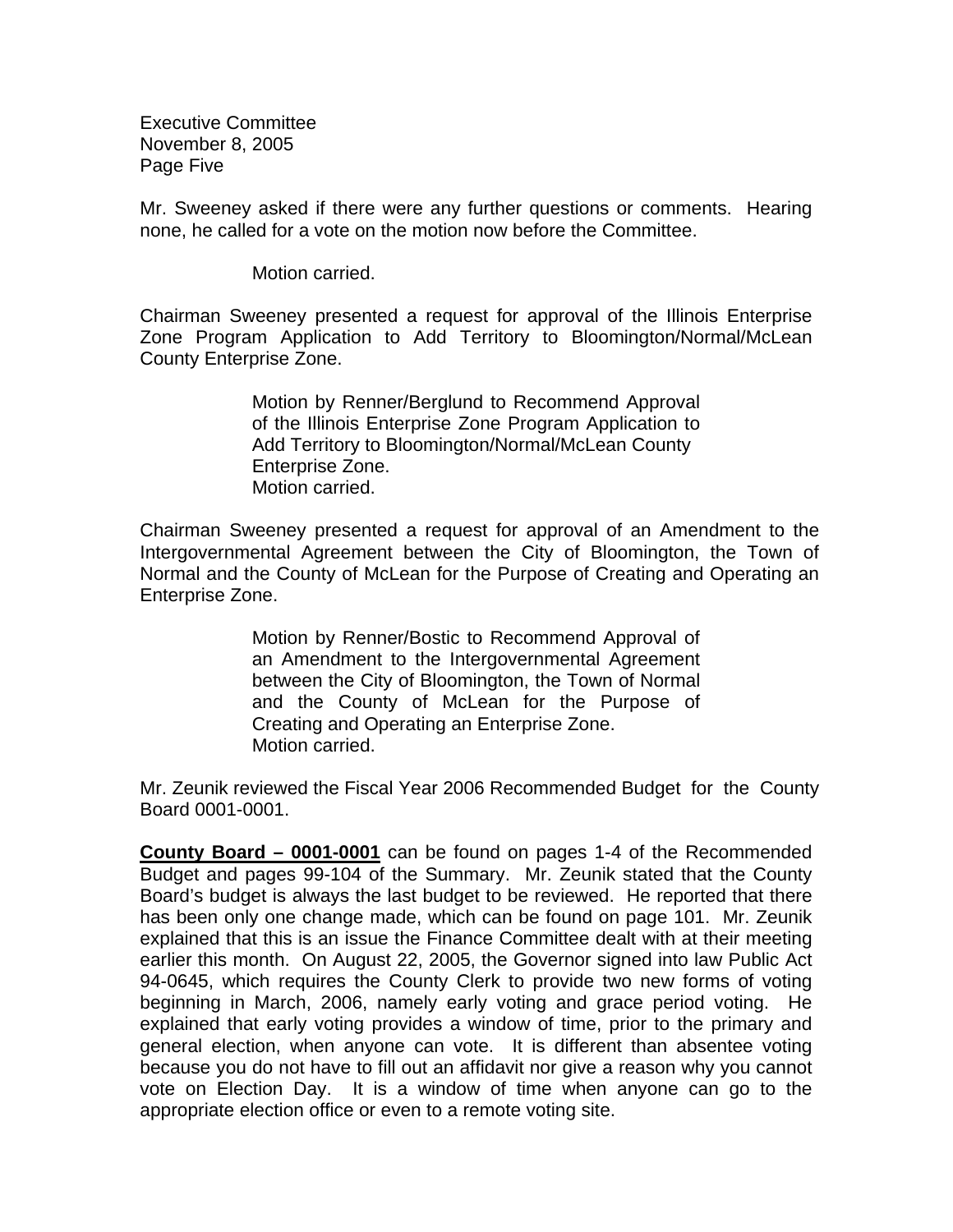Executive Committee November 8, 2005 Page Six

Mr. Zeunik explained that Grace period voting is a period of time immediately after the election when someone who, perhaps, had an issue with their voter's registration and was not able to get it resolved prior to the election, has an opportunity to go in after Election Day and be able to vote. Mr. Zeunik stated that, as a result of this, the Clerk presented the Finance Committee with some recommendations of additional expenses that will be incurred in her office, including overtime, publication, printing of documents and election judges expenses. The total that the Finance Committee recommended is \$14,051.00. He stated that the proposal is to increase the Personal Property Replacement Tax in the County Board's budget. Even by adding \$14,051.00 to the FY'2006 amount, the total amount is still below what the County Treasurer reported that the County has received year-to-date. It is also below the amount the Department of Revenue indicates the County expects to receive next year.

Mr. Zeunik reported that the summary provides all of the other information in terms of FY'2006.

Mr. Gordon expressed some concern with this process. Mr. Zeunik explained that this is an extension of the Help America Vote Act which was approved by Congress and signed into law by the President. This is something all States are mandated to do and they are mandated to have it done by 2006. He stated that other States have already been offering the early voting option.

> Motion by Gordon/Renner to recommend tentative approval of the County Board – 0001-0001 FY 2006 Recommended Budget as submitted. Motion carried.

Mr. Tari Renner, Chairman, Justice Committee stated that the Justice Committee brings ten items for action to the Executive Committee. The first three are annual requests that can be acted upon together for approval of Intergovernmental Agreements between McLean County and the City of Bloomington, the Town of Normal and Illinois State University for Centralized Booking Services for the Sheriff's Department.

> Motion by Renner/Bostic to recommend approval of Intergovernmental Agreements between McLean County and the City of Bloomington, the Town of Normal and Illinois State University for Centralized Booking Services for the Sheriff's Department. Motion carried.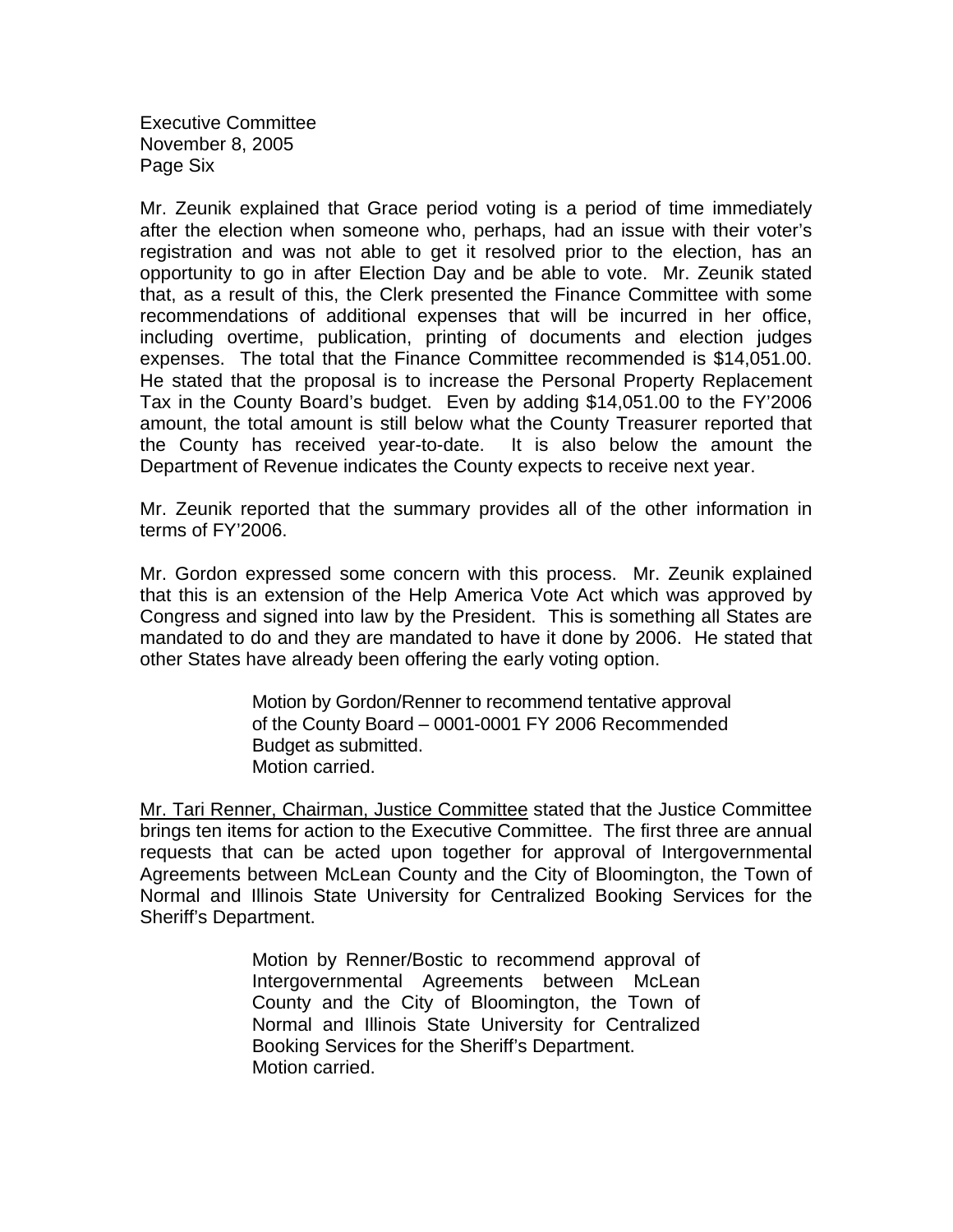Executive Committee November 8, 2005 Page Seven

Mr. Renner presented a request for approval of an Amendment to the Intergovernmental Agreement by and between the County of McLean, the McLean County Sheriff and the Bloomington-Normal Airport Authority – Sheriff's Department.

> Motion by Renner/Bass to Recommend Approval of an Amendment to the Intergovernmental Agreement by and between the County of McLean, the McLean County Sheriff and the Bloomington-Normal Airport Authority for the Sheriff's Department. Motion carried.

Mr. Renner presented a request for approval of a Letter of Understanding between McLean County Board and the Regional Office of Education for McLean, DeWitt and Livingston Counties for McLean County Jail Education Program. He explained that this is a successful GED program within the jail.

> Motion by Renner/Berglund to recommend approval of a Letter of Understanding between McLean County Board and the Regional Office of Education for McLean, DeWitt and Livingston Counties for McLean County Jail Education Program for the Sheriff's Department. Motion carried.

Mr. Renner presented a request for approval of an Emergency Appropriation Ordinance for McLean County Fiscal Year 2005 Combined Annual Appropriation and Budget Ordinance (for the Livescan Identification Machine) for the Sheriff's Department 0029. He explained that Livescan is the machine used to collect fingerprint data.

> Motion by Renner/Bostic to recommend Approval of an Emergency Appropriation Ordinance for McLean County Fiscal Year 2005 Combined Annual Appropriation and Budget Ordinance (for Live Scan Identification Machine for the Sheriff's Department 0029. Motion carried.

Mr. Renner presented a request for approval of a Resolution approving McLean County's continued participation with the State of Illinois Appellate Prosecutor's Office in the State's Attorneys Office.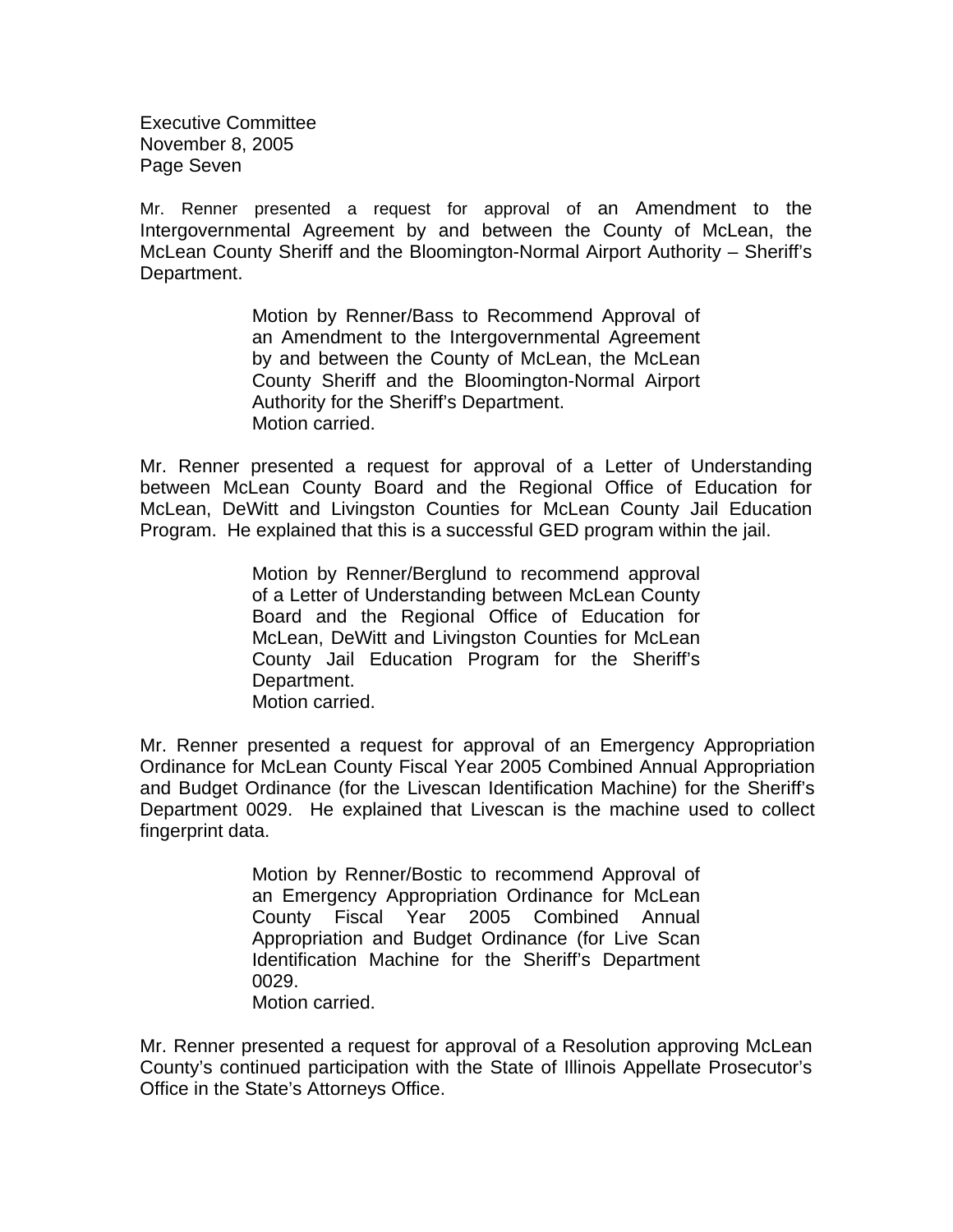Executive Committee November 8, 2005 Page Eight

> Motion by Renner/Berglund to recommend Approval of a Resolution Approving McLean County's Continued Participation with the State of Illinois Appellate Prosecutor's Office for the State's Attorneys Office. Motion carried.

Mr. Renner presented the next three requests to be acted upon together, namely requests for approval of Contracts with Livingston County, Woodford County and Logan County for Lease of Space in the McLean County Juvenile Detention Center. He stated that these are renewals of existing contracts.

> Motion by Renner/Bass to recommend Approval of Contracts with Livingston County, Woodford County and Logan County for Lease of Space in the McLean County Juvenile Detention Center for Court Services. Motion carried.

Mr. Renner noted that there are several items to be forwarded to the Board.

Chairman Sweeney asked if there were any questions or comments for Mr. Renner. Hearing none, he thanked him.

Mr. George Gordon, Chairman, Land Use and Development Committee reported that the Land Use and Development Committee brings no items for action to the Executive Committee.

Chairman Sweeney asked if there were any questions. Hearing none, he thanked Mr. Gordon.

Ms. Diane Bostic, Chairman, Property Committee reported that the Property Committee brings no items for action to the Executive Committee.

Chairman Sweeney asked if there were any questions. Hearing none, he thanked Ms. Bostic.

Mr. Duffy Bass, Chairman, Transportation Committee stated that the Transportation Committee brings no items for action.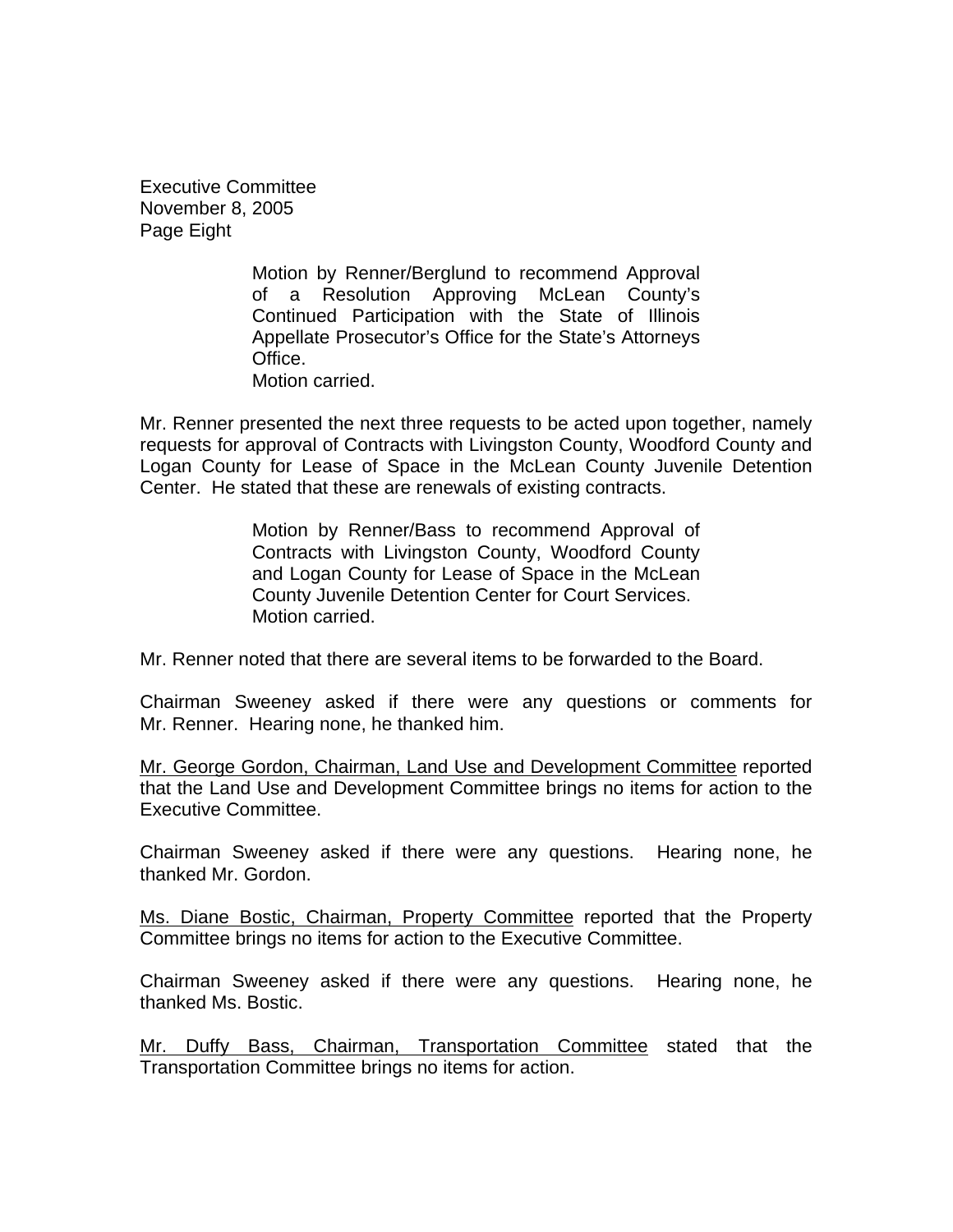Executive Committee November 8, 2005 Page Nine

Chairman Sweeney asked if there were any questions. Hearing none, he thanked him.

Ms. Sue Berglund, Vice Chairman, Finance Committee stated that the Finance Committee brings no items for action and four items will be presented to the Board next week.

Chairman Sweeney asked if there were any questions for Ms. Berglund. Hearing none, he thanked her.

Mr. John Zeunik, County Administrator stated that he had nothing to report to the Committee.

Chairman Sweeney stated that the Committee would now review the Oversight Committee recommendations for the FY'2006 Recommended Budget.

Ms. Berglund presented a request for Consideration and Approval of Departmental Budgets under the Oversight of the Executive Committee.

> Motion by Berglund/Renner to recommend approval of the Departmental Budgets under the Oversight of the Executive Committee as submitted. Motion carried.

Ms. Berglund presented a request for consideration and approval of Departmental Budgets under the Oversight of the Finance Committee.

> Motion by Berglund/Bass to recommend approval of the Departmental Budgets under the Oversight of the Finance Committee as submitted. Motion carried.

Mr. Renner presented a request for consideration and approval of Departmental Budgets under the Oversight of the Justice Committee.

> Motion by Renner/Berglund to recommend approval of the Departmental Budgets under the Oversight of the Justice Committee as submitted. Motion carried.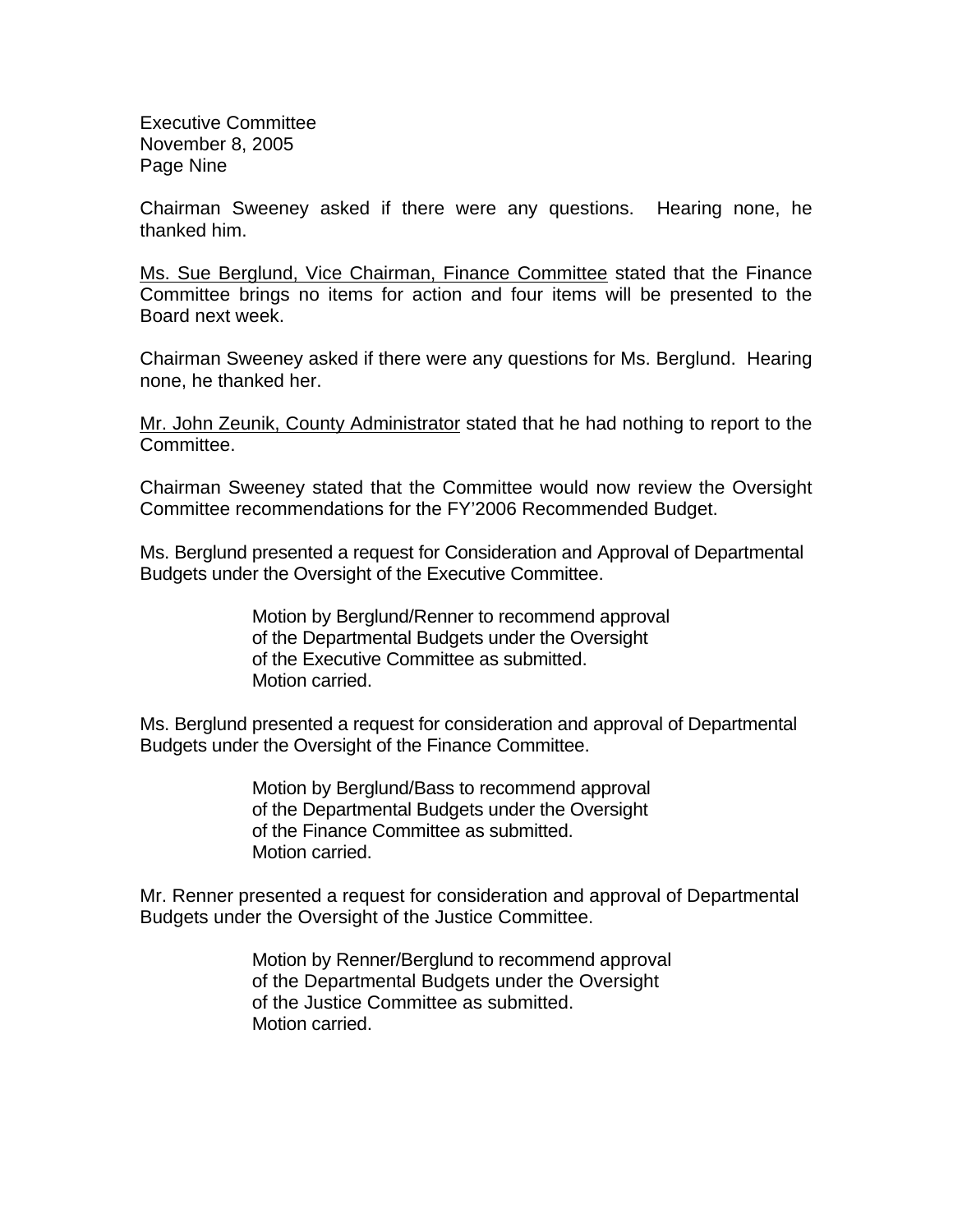Executive Committee November 8, 2005 Page Ten

Mr. Gorgon presented a request for consideration and approval of Departmental Budgets under the Oversight of the Land Use and Development Committee.

> Motion by Gordon/Bostic to recommend approval of the Departmental Budgets under the Oversight of the Land Use and Development Committee as submitted. Motion carried.

Ms. Bostic presented a request for consideration and approval of Departmental Budgets under the Oversight of the Property Committee.

> Motion by Bostic/Renner to recommend approval of the Departmental Budgets under the Oversight of the Property Committee as submitted. Motion carried.

Mr. Bass presented a request for consideration and approval of Departmental Budgets under the Oversight of the Transportation Committee.

> Motion by Bass/Gordon to recommend approval of the Departmental Budgets under the Oversight of the Transportation Committee as submitted. Motion carried.

Chairman Sweeney presented a request for approval of the Fiscal Year 2006 Combined Annual Appropriation and Budget Ordinance, as recommended by the Oversight Committees.

> Motion by Gordon/Renner to recommend approval of the FY'2006 Combined Annual Appropriation and Budget Ordinance, as recommended by the Oversight Committees. Motion carried.

Chairman Sweeney presented a request for approval of the McLean County 2005 Tax Levy Ordinance.

> Motion by Bostic/Berglund to recommend approval of the McLean County 2005 Tax Levy Ordinance. Motion carried.

Chairman Sweeney presented a request for approval of an Amendment to the Full Time Equivalent (FTE) Resolution for Fiscal Year 2006.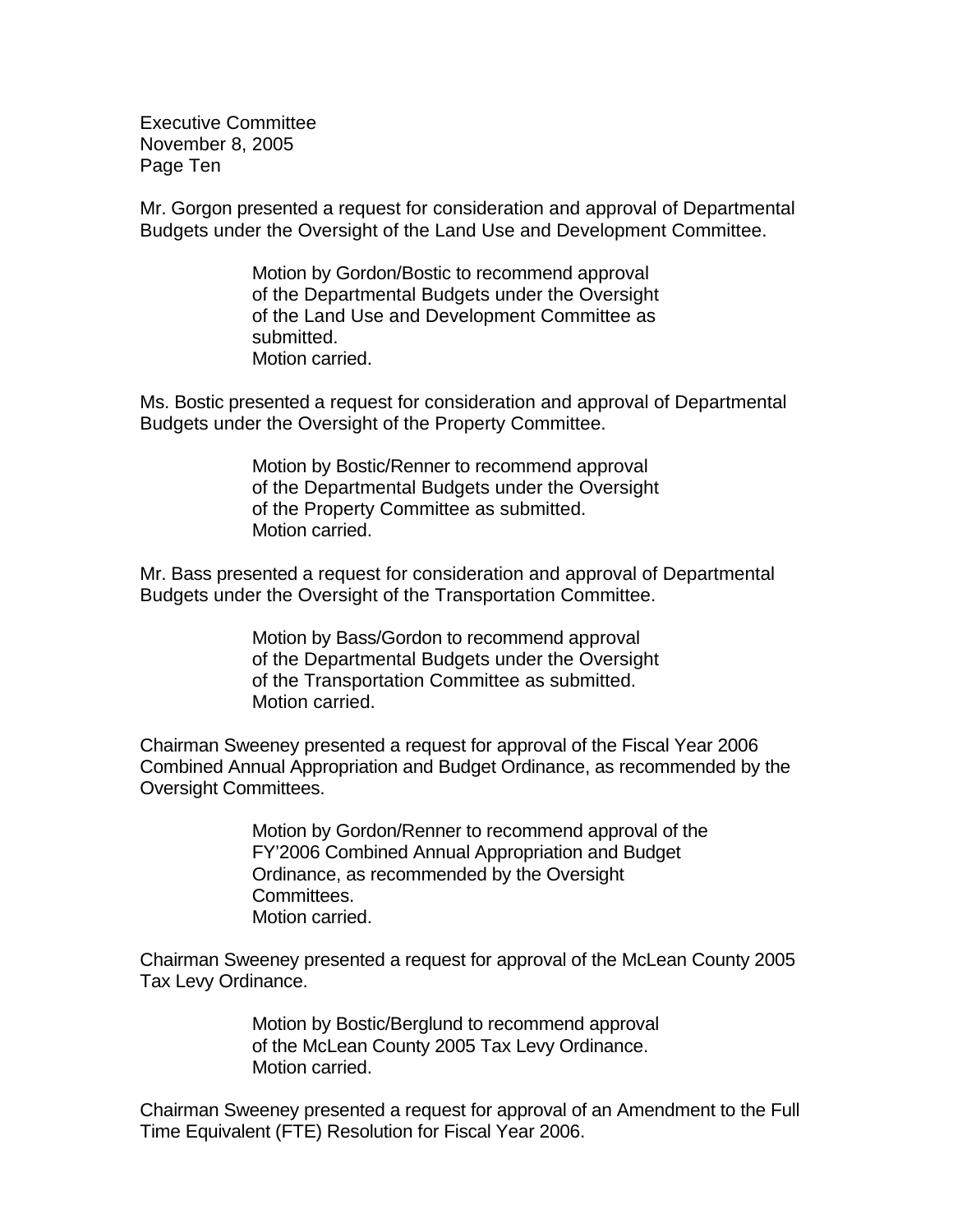Executive Committee November 8, 2005 Page Eleven

> Motion by Bass/Bostic to recommend approval of the Amendment to the Full Time Equivalent (FTE) Resolution for Fiscal Year 2006. Motion carried.

Chairman Sweeney presented a request for approval of the Five Year Capital Improvement Budget, as recommended by the Oversight Committees.

> Motion by Gordon/Berglund to recommend approval of the Five Year Capital Improvement Budget as recommended by the Oversight Committees. Motion carried.

Chairman Sweeney asked if there was any further discussion. Hearing none, Chairman Sweeney presented the October 31, 2005 bills as recommended and transmitted by the County Auditor for payment. The fund total for the month is \$252,821.22 with the prepaid total the same.